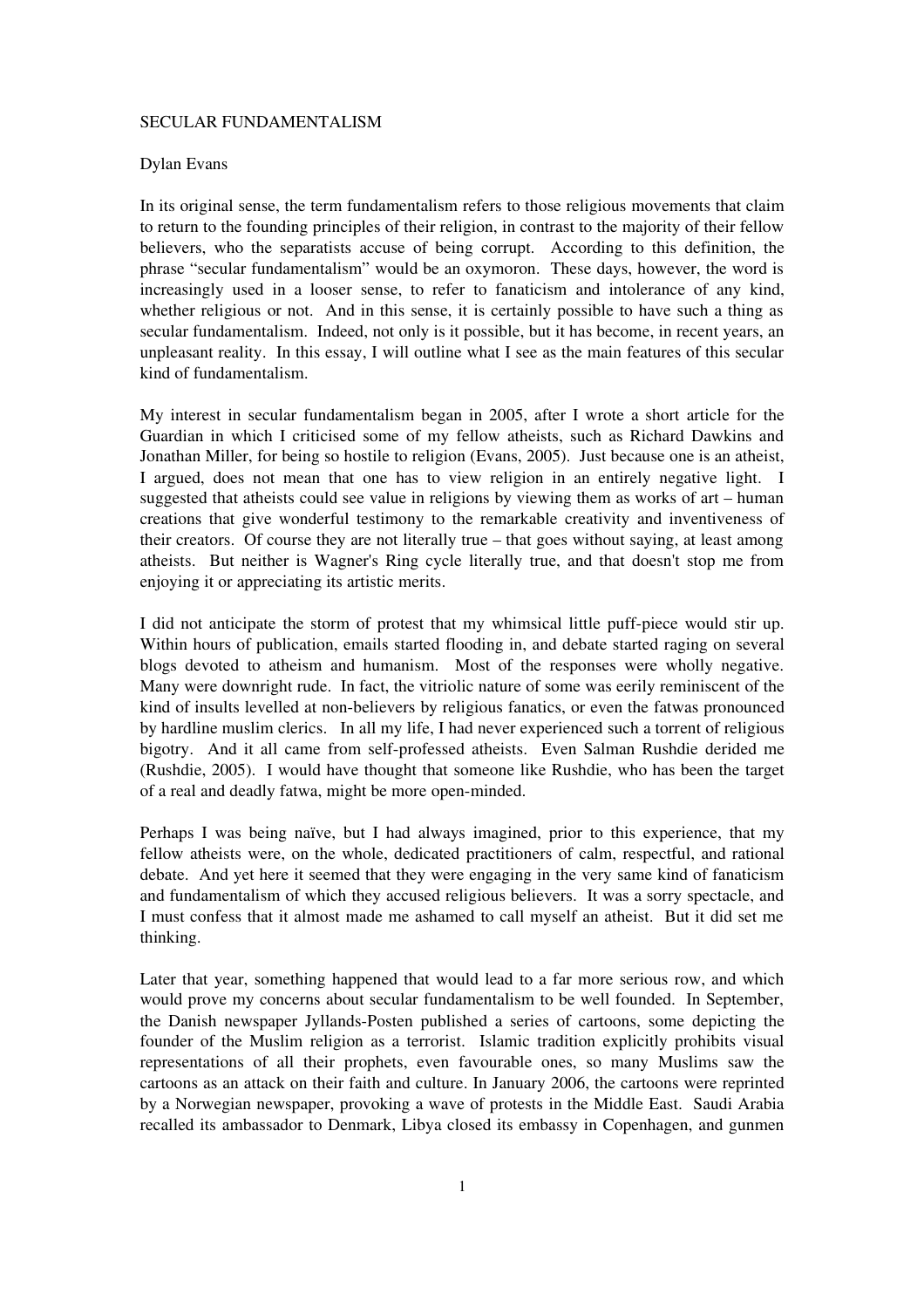raided the EU's offices in Gaza, demanding an apology. The Danish newspaper apologised, but the next day newspapers in France, Germany, Italy and Spain reprinted the caricatures in solidarity with the Danish and Norwegian press. Angry crowds attacked Danish and Norwegian embassies in Damascus, Lebanese demonstrators set the Danish embassy in Beirut on fire, and five people were killed in protests in Afghanistan. Hundreds of thousands of Muslims joined in further demonstrations in Somalia, Iran, Lebanon, and Malaysia.

Why were the cartoons reprinted in France, Germany, Italy and Spain, when it was clear that millions of Muslims found them extremely offensive? The European newspapers claimed they were defending their right to free speech, but this was disingenuous, since even the most secular countries recognise that free speech is not an absolute, and impose certain restrictions such as prohibiting defamation and incitement to violence. The real issue was not free speech but how sensitive we ought to be to the religious sensibilities of others.

Those newspapers that republished the cartoons were implicitly denying any duty to be sensitive to religious sensibilities, and this is a core trait of secular fundamentalism. Other key aspects of secular fundamentalism include:

- 1. A belief that religion will automatically wither away with the passage of time
- 2. An implicit assumption that beliefs are voluntary
- 3. Failure to acknowledge the subjective nature of its own sacred values

I'll refer to the first of these as the thesis of inevitable secularisation, the second as the assumption of voluntary credence, and the third as the selective blindness of ethical relativism. Now I'll examine each of these points in a bit more detail.

1. The thesis of inevitable secularisation

Many nineteenth-century thinkers assumed that that religion would eventually disappear altogether. The gradual process of secularisation, whereby religious creeds, practices and institutions gradually lose their social significance, would culminate in a world based on science and reason. Today, however, this no longer seems credible. The tide is turning, and in some societies religion is becoming more important than ever. In the United States and the Middle East religion is resuming the dominant social and moral role it had in Europe before rise of modern science. Even in Europe, we seem to be witnessing the emergence of what the German philosopher Jurgen Habermas has called "post-secular societies", in which many belief-systems, some religious and some not, compete for followers.

This seems to annoy many humanists and atheists intensely. There seems to be a widespread tendency among people of all creeds and none to think the world would be a better place if everyone agreed with them. Humanists and religious believers alike seem to want to convert the whole world to their own point of view. Yet there seems little prospect of such an eventuality. The world contains a dazzling variety of conflicting and irreconcilable worldviews, and this is probably a permanent feature of human existence. The idea that all rational beings will eventually converge on the same point of view, even though they begin from radically different starting points, is a hopelessly naïve view that only holds good in toy worlds such as that of Bayesian epistemology.

Since diversity of opinion is not likely to disappear any time soon, it would seem rather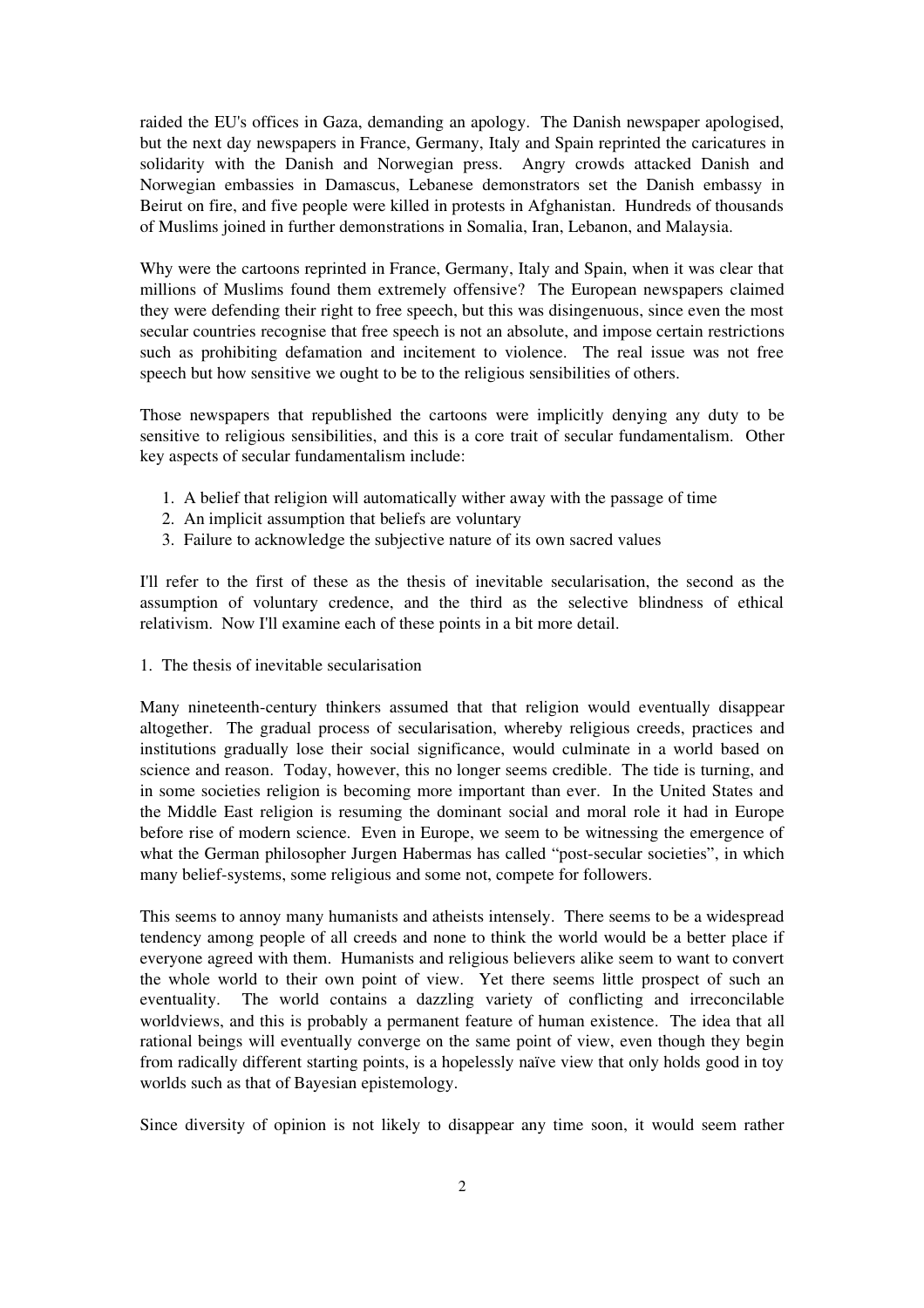unhelpful to view it as a disaster. Besides, as John Rawls has argued, "to see reasonable pluralism as a disaster is to see the exercise of reason under the conditions of freedom itself as a disaster" (Rawls, 1995: xxiv), so it is particularly paradoxical for humanists, who are supposed to value the free exercise of reason, to disparage diversity. Humanists should, rather, view diversity as a primary good. As a humanist myself, there is nothing – not one single thing – that I wish everyone in the world would agree about. Life would be boring if everyone thought the same thing. To my mind, it is the wonderful diversity of opinion that makes it possible to have such interesting conversations.

## 2. The assumption of voluntary credence

The anger that some humanists and atheists feel towards religious believers (and which they often deny feeling, despite all the evidence) also betrays an implicit assumption that people choose their beliefs. They may not have thought about the matter explicitly, and if challenged to do so, they may deny that they hold this belief, but there can be no other explanation for their anger. It makes no sense to be angry with someone for something he is not responsible for, and people cannot be held responsible for something that they did not freely choose.

Yet the consensus among most philosophers and psychologists today is that belief formation is a largely spontaneous and involuntary process. One may choose to investigate or not investigate a matter, but one cannot choose to adopt a new belief or reject an old one simply as an act of will. There can be no such thing, therefore, as an "ethics of belief", such that the acceptance of a belief may be judged as ethical or unethical, or a duty to believe certain things but reject other things. Many religious traditions concur on this point. Christianity teaches that faith in god is a gift of the holy spirit, and the Koran states that there can be no such thing as compulsion in religion.

It is ironic, to say the least, that religious traditions agree with modern science on this point, while some humanists do not. Some humanists, for example, argue that we need laws against ridiculing another on the grounds of his race, but no corresponding laws against ridiculing someone on the grounds of his religious beliefs, because race is not voluntary, while religion is.

Even when humanists concede that religion is not entirely voluntary, they may still be tempted to argue for the same distinction – allowing laws against racial hatred, but ruling out laws against religious hatred – on the grounds that religion is mutable, while race is not.<sup>1</sup> Even if people don't always choose their religious beliefs, they do sometimes come to reject those beliefs after rational debate. But it is hard to see why this consideration should carry much weight. In fact, even if beliefs were entirely voluntary, it would be no more acceptable to stigmatise, marginalise or intimidate people for things they have consciously chosen than for things they have not. The nature of the harm remains the same.

Besides, humanists are begging the question by setting up their own value – that of subjecting of every belief to rational criticism – as the arbiter of the debate. In putting such a high value on rational choice of beliefs – or at least, rational revision of beliefs – humanists are assuming precisely what many religious believers dispute. For some people, religion

<sup>1</sup> Dolan Cummings, personal communication.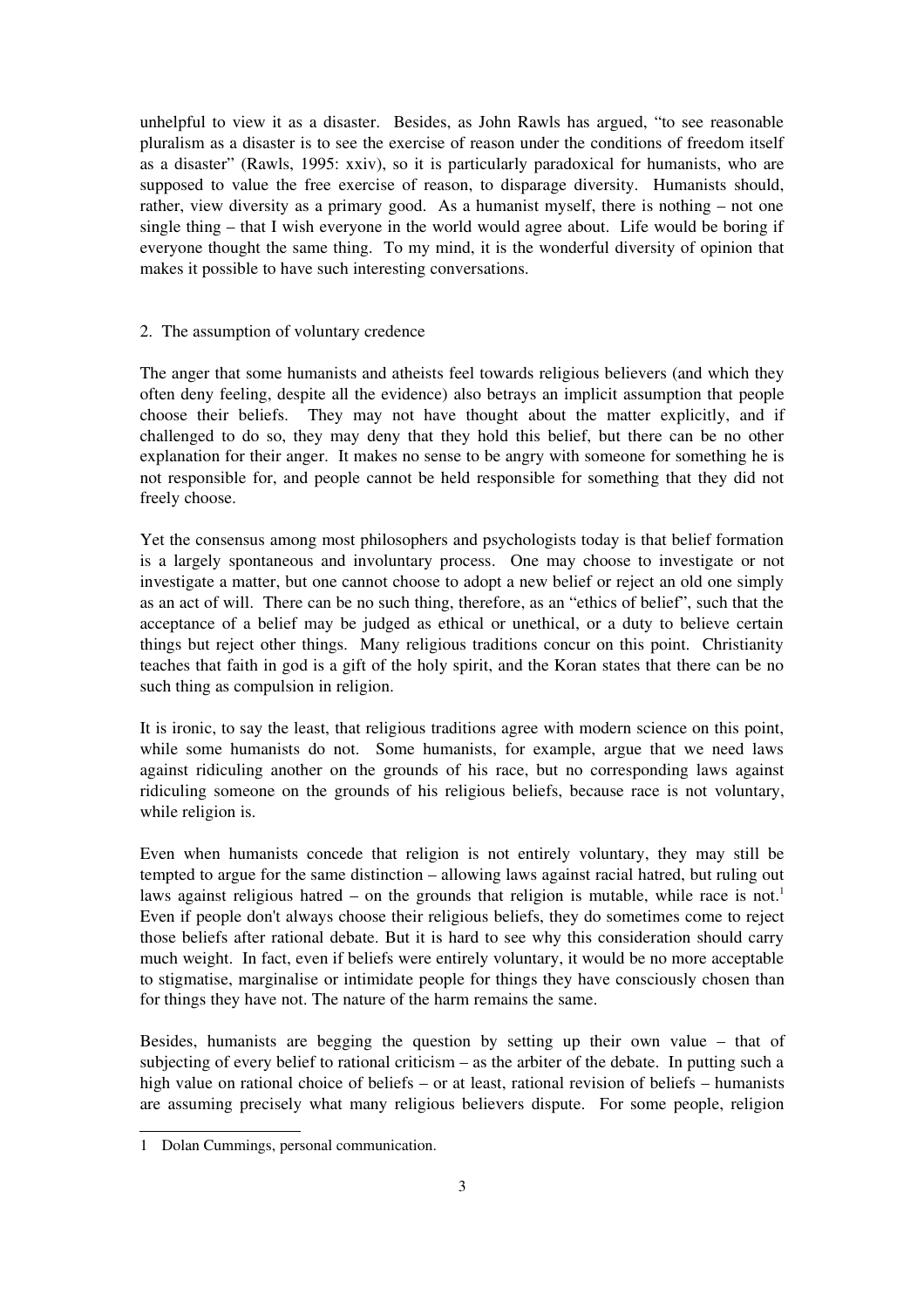forms such an integral part of their identity that it would be not merely be painful to them to stand apart from their religious beliefs for the purposes of analysis – it would be a subjective disaster. In fact, as I argue in the next section, non-religious people also tend to have such integral beliefs, except that they tend to be less aware of this fact, or less willing to acknowledge it.

# 3. The selective blindness of ethical relativism

Everyone, even atheists and humanists, has what the psychologist Philip Tetlock calls "sacred values". Tetlock defines a sacred value as "any value that a moral community implicitly or explicitly treats as possessing infinite or transcendental significance that precludes comparisons, trade-offs, or indeed any other mingling with bounded or secular values" (Tetlock, 2003). He emphasises that sacred values need not be taken by those who hold them to have divine sanction, and hence that atheists and agnostics can and do have sacred values. Common examples of such nonreligious sacred values are racial equality, democracy, justice – and, of course, free speech.

Since they do not believe in God, atheists and humanists cannot appeal to any objective or absolute basis to legitimise their own sacred values. They are, in other words, committed to moral relativism. Indeed, this is precisely what lies behind their calls for religious believers to keep their values to themselves – that is, not to impose their own religious principles on the rest of society. Yet they often fail to see that this is itself a form of imposition, no different in its aspirations to universality than the religious principles they oppose.

Take the following statement by the philosopher A C Grayling, for example, which appeared on the BBC news website in December 2004 as his wish for the forthcoming year:

I would like conservatives and fundamentalists in all religions to accept the principles of pluralism and secularism by the latter meaning a situation in which religious observance is a private affair wholly separated from the public and political domains.

(Grayling, 2004)

Doesn't Grayling see that this is tantamount to asking religious believers to abandon their religion? An important feature of many religions is that they are not mere private affairs, but make strong claims to regulate the public and political domains. To insist that believers to leave their religion at the door when they enter the arena of political debate is to assert that the sacred values of humanism take precedence over the sacred values of religion. It is therefore distinctly anti-pluralist. Calling for everyone to agree about the supreme importance of pluralism is self-contradictory, as is the insistence that no particular belief should be beyond critical reflection and open to revision – for what about that belief itself?

There is simply no way round this problem. The secular and religious bases for justifying moral prescriptions are fundamentally different, and there is no reason to think these differences result from the fact that one side is less reasonable or well-informed than the other. The two frameworks are incommensurable; they do not have enough in common, in terms of either shared concepts or shared standards, to resolve their differences, and there is no impartial third standpoint, accessible to any reasonable and wellinformed person, that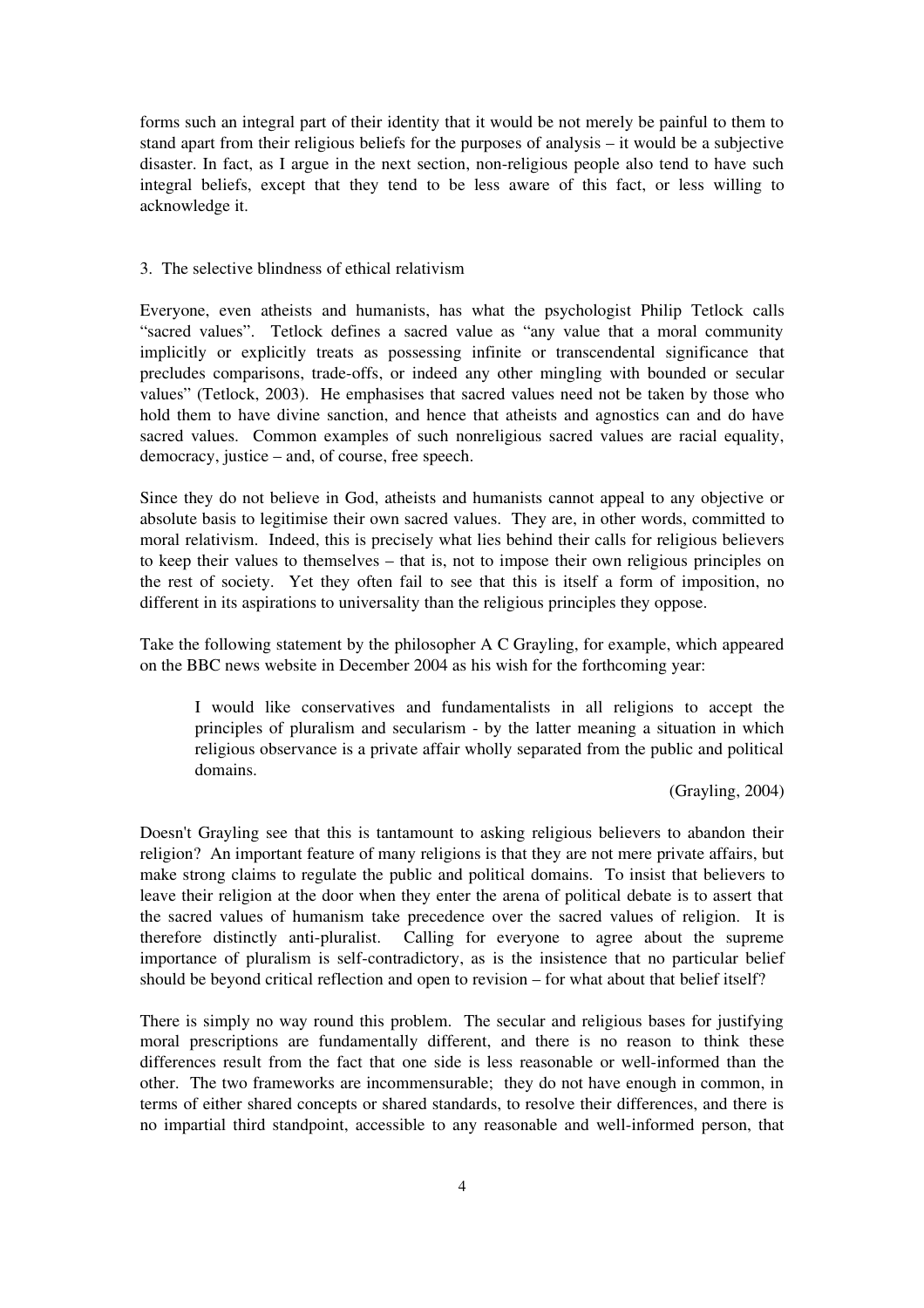could be invoked to resolve the conflict.

As Slavoj Zizek points out, choice is always a metachoice, a choice of the modality and grounds of the choice itself:

That is why, in our secular societies of choice, people who maintain a substantial religious belonging find themselves in a subordinate position; if they are allowed to practise their belief, this belief is "tolerated" as their idiosyncratic personal choice; the moment they present it publicly as a matter of substantial belonging, they are accused of "fundamentalism". What this means is that the "subject of free choice" (in the Western "tolerant" multicultural sense) can emerge only as the result of an extremely violent process of being torn out one's world, being cut off from one's roots.

(Zizek, 2006: 18)

Humanists are often good at identifying the sacred values in others, and pointing out that they are relative, but bad at realising that the same point applies to themselves. Their ethical relativism is subject to a kind of selective blindness, according to which everyone's moral beliefs are relative except their own. Just like religious believers, many humanists react with moral outrage when they observe someone who dares even to *analyse* – let alone dispute – one or more of their sacred values. Tetlock describes moral outrage as a composite psychological state that subsumes cognitive reactions (such as attributing wicked motives to deviant thinkers), emotional responses (such as anger and contempt for deviant thinkers), and actions (such as ostracising and punishing the deviant thinkers). In their arguments with religious believers, humanists often react not like intuitive scientists seeking to understand causal relations, but as intuitive moralists/theologians struggling to protect sacred values from secular encroachments (Tetlock, 2003). They accuse religious believers of intolerance and criticise them for taking offence, yet display similar intolerance and take offense just as readily. Worse, they take offense at the idea that others take offense, betraying a peculiarly self-contradictory form of hypocrisy.

In other words, many humanists are guilty of a secular form of fundamentalism that is not very different from the religious fundamentalism they oppose. When two opposed fundamentalisms meet, we get something very like the clash of civilisations envisaged by Samuel Huntington (Huntington, 1996), though it would be more accurate to borrow Tariq Ali's expression, and talk about a "clash of fundamentalisms" (Ali, 1993). This was what happened in the row over the cartoons. The row would not have escalated into violence if secular newspaper editors had not engaged in the tit-for-tat gesture of republishing the offending cartoons.

## Conclusion

The rise of religious fundamentalism in the Middle East and in the USA has been accompanied by a growing mood of intolerance among humanists and secularists towards expressions of religious faith. This intolerance represents a kind of secular fundamentalism that is arguably even worse than the religious fundamentalism it opposes. It is worse because humanist fundamentalism is not even logically consistent. There is no ultimate authority – no divine lawgiver – to which humanists can appeal to sanction their moral principles, and so they must accept some form of moral relativism. So when they seek to impose their moral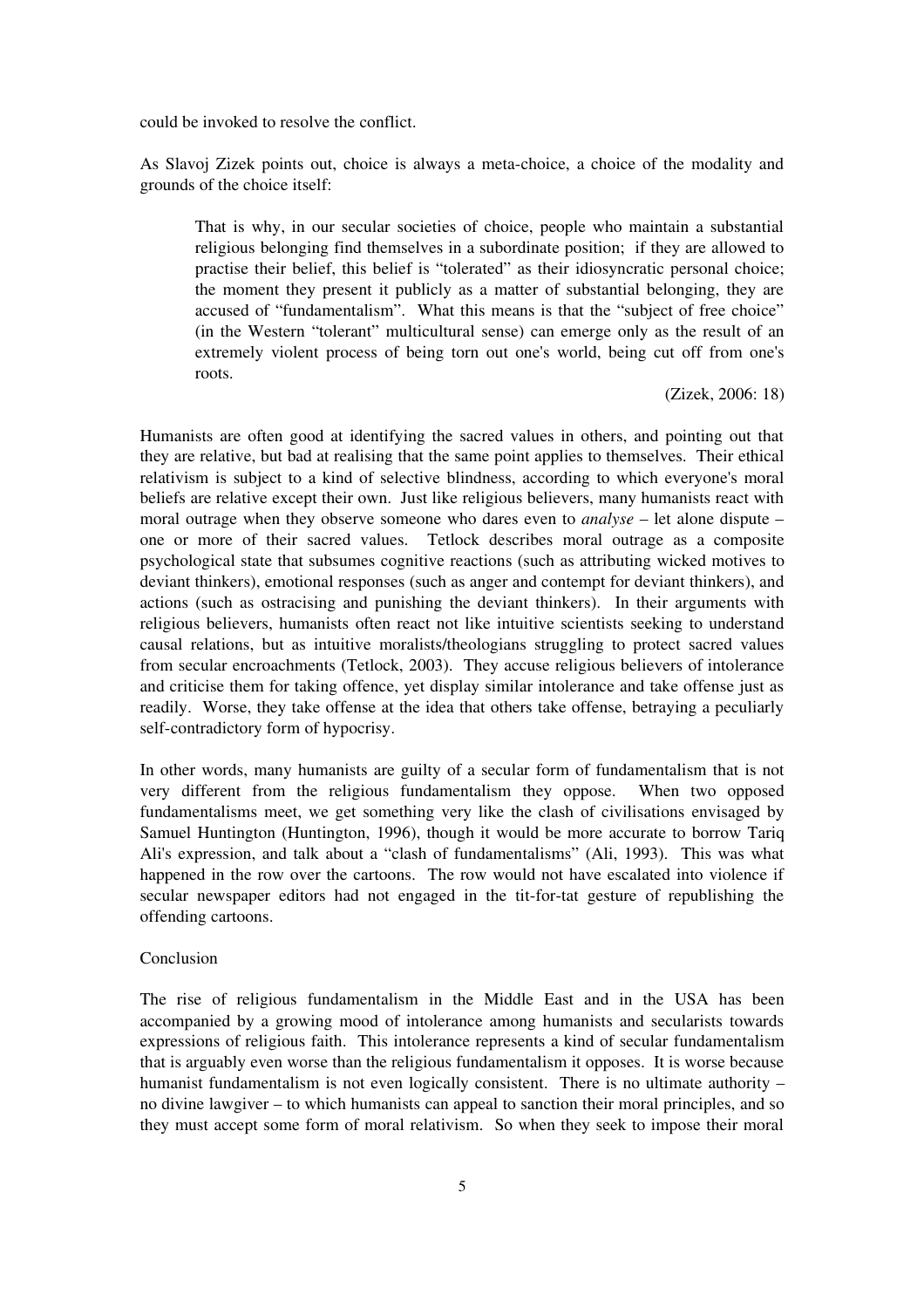principles on others, or treat them as absolutes, they are not only being hypocrites; they are being inconsistent too.

As Frank Furedi has argued, secular fundamentalism is particularly evident in reactions to religious films. First there was the controversy provoked by Mel Gibson's *The Passion of the Christ* in 2004, and in 2005 *The Lion, The Witch and The Wardrobe* was bitterly condemned by liberal critics for its religious content. Furedi is rightly suspicious of the motives behind these denunciations of films with a religious message, and adds:

> Such fervour reminds me of the way that reactionaries in the past policed Hollywood for hints of blasphemy or expressions of 'Un-American values'. Replacing the zealotry of religious intolerance with a secular version is hardly an enlightened alternative.

> > (Furedi, 2006)

But Furedi himself seems to fall prey to the same lack of imagination that underlies secular fundamentalism when he writes that "in Gibson's vision Jesus is reduced to little more than a lump of meat, the victim of whippings and abuse whose physical suffering is shown in gruesome detail. It is far from uplifting." Such a description betrays the purely secular viewpoint from which Furedi is writing. I too reacted in a similar way when I first saw the film. Indeed, I had to stop the DVD at the point where Jesus was being whipped, as I could not bear to see such bloody violence. It seemed so gratuitous, and it felt wrong to watch a man being tortured.

But then I realised that, to a Christian viewer, this was not simply "a man being tortured". To a Christian, this was the Son of God, suffering to redeem our sins. And I recalled what that great humanist, David Hume, had to say about appreciating works of art:

We may observe, that every work of art, in order to produce its due effect on the mind, must be surveyed in a certain point of view, and not be fully relished by persons, whose situation, real or imaginary, is not conformable to that which is required by the performance.

(Hume, 1757)

In viewing Gibson's film from my own, secular viewpoint, I had been like the man who, in Hume's words, "obstinately maintains his natural position, without placing himself in that point of view, which the performance supposes." Hume condemns this lack of imagination in no uncertain terms:

If the work be addressed to persons of a different age or nation, he makes no allowance for their peculiar views and prejudices; but, full of the manners of his own age and country, rashly condemns what seemed admirable in the eyes of those for whom alone the discourse was calculated. [...] By this means, his sentiments are perverted; nor have the same beauties and blemishes the same influence upon him, as if he had imposed a proper violence on his imagination, and had forgotten himself for a moment. So far his taste evidently departs from the true standard; and of consequence loses all credit and authority.

(Hume, 1757)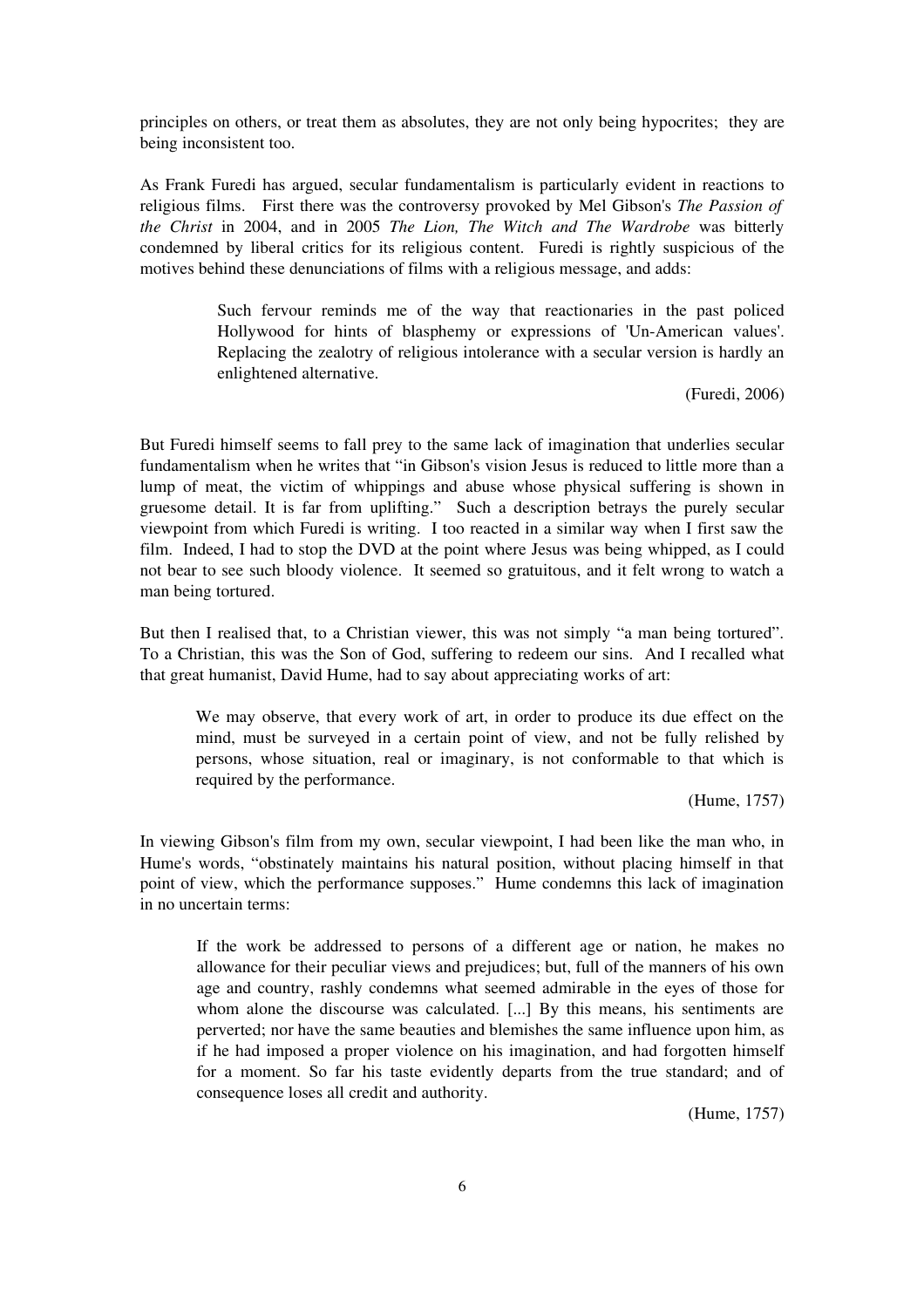Hume is particularly keen to point out the relevance of such a principle to religious art:

On this account, all the absurdities of the pagan system of theology must be overlooked by every critic, who would pretend to form a just notion of ancient poetry; and our posterity, in their turn, must have the same indulgence to their forefathers. No religious principles can ever be imputed as a fault to any poet

(Hume, 1757)

So, taking Hume at his word, I proceeded to watch *The Passion of the Christ* again, from the beginning, and to "impose a proper violence on my imagination" while doing so. I endeavoured, that is, to see it from a Christian point of view. It was quite hard at first. But as I grew accustomed to this alien perspective, the film began to affect me in a completely different way. With my Christian hat on, so to speak, I no longer saw a pointless act of torture, but a beautiful act of redemption. And instead of feeling repelled by the brutality, I was moved to tears by this act of divine love.

The experience did not turn me into a Christian. When the film ended (for I saw it through to the end this time) I took off my Christian hat, and put my atheist one back on. But I had gained something in that temporary holiday from my own belief-system. I had become aware of how different things seem from a religious point of view. I wish more of my fellow humanists would try to do the same.

www.dylan.org.uk

## References

Ali, T. (1993) *The Clash of Fundamentalisms: Crusades, Jihads and Modernity*, London: Verso.

Evans, D. (2005) 'The 21st century atheist', *The Guardian*, 2 May 2005.

Furedi, F. (2006) "The curious rise of anti-religous hysteria" Spiked Online http://www.spiked-online.com/articles/0000000CAF37.htm – Accessed on 25 February 2006.

Grayling, Anthony C. (2004) "A wish for 2005", BBC News Online, http://news.bbc.co.uk/1/hi/world/4117901.stm – Accessed on 25 February 2006.

Hume, D. (1757) "Of the standard of taste"

Huntington, S. P. (1996) *The Clash of Civilizations and the Remaking of World Order*, New York, Simon & Schuster.

Rawls, J. (1995) *Political Liberalism*, New York: Columbia University Press.

Rushdie, S. (2005) "Just give me that old-time atheism!", *Toronto Star*, 23 May 2005.

Tetlock, P.E., Kristel, O., Elson, B., Green, M., and Lerner, J (2000). The psychology of the unthinkable: Taboo trade-offs, forbidden base rates, and heretical counterfactuals. *Journal of*